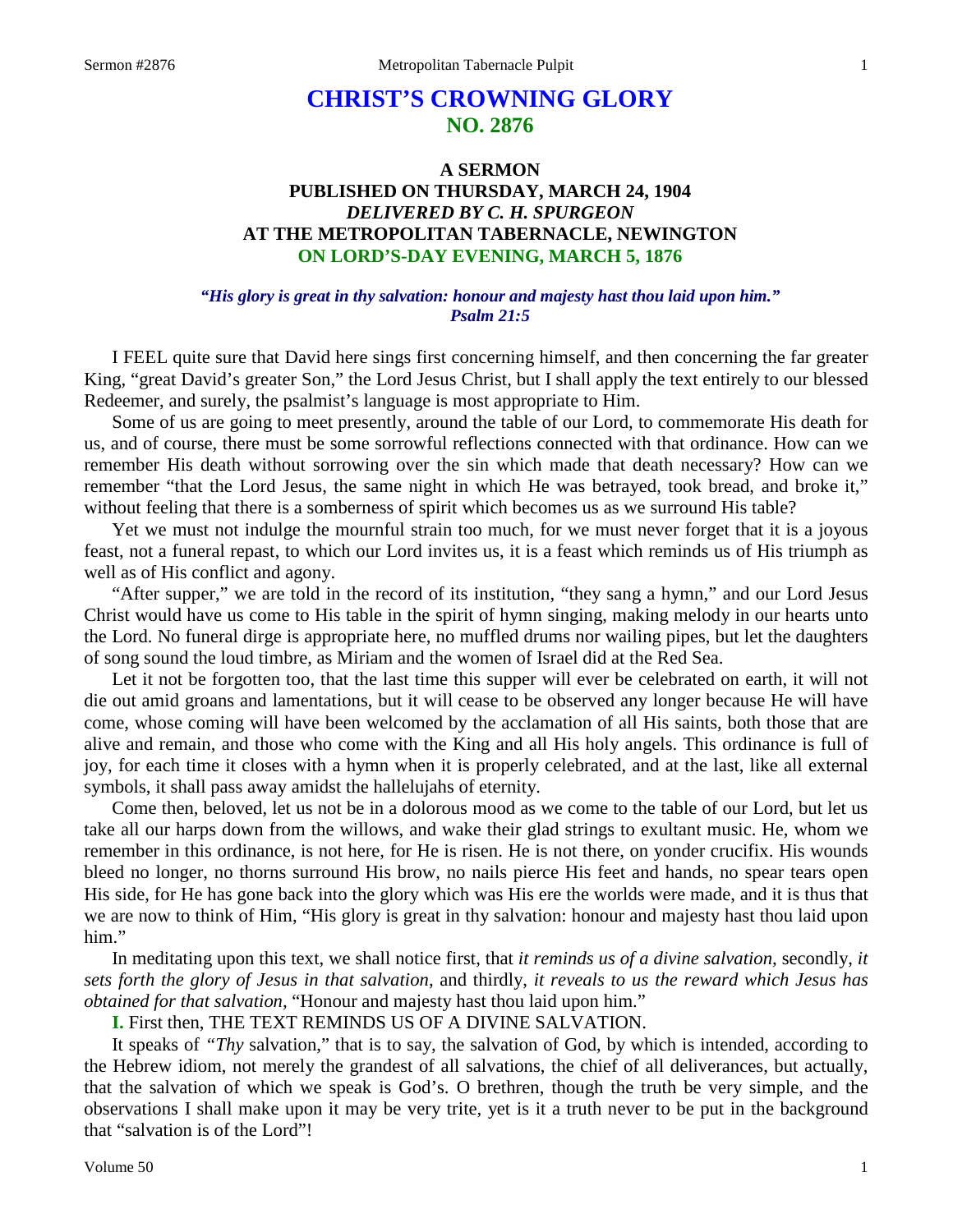Remember that *the salvation of man is God's, in the conception of it*. He first conceived the idea of redeeming the rebellious sons of Adam. It must be so, for the sons of Adam were not born when the Lord first planned the way of their salvation. From old eternity, ere yet the sun had opened his eye of fire, God in far-reaching foresight had beheld the sons of Adam ruined by the fall, and He resolved that, out of them He would choose a people who should be redeemed, and who, to all eternity, should show forth His praise.

From the august mind of the infinite God, the first thought of salvation sprang, and it was He who sketched and mapped it all out, electing unto eternal life as many as it pleased Him, settling the way by which they would be redeemed, the method by which they would be called, arranging the place, the day, the hour, the means, by which they would be converted, fixing it all according to His eternal purpose, in infinite wisdom and prudence, for in every part it was to be of Him, and through Him, and to Him.

Even as in the old tabernacle in the wilderness, every board, and curtain, and hook, and silver socket, every badger skin, and every vessel of the sanctuary, was ordained by God, and man was only left to carry out God's plan, even so is it in the salvation of God. In its minutest details, as well as in its grand outline, the provisions of eternal love are of the Lord, so it is in His salvation.

But you know, dear brethren, that it was not only His in the arranging, but *it was also carried out by God*. Who is He that has redeemed us by His blood, but He who is over all God, blessed forever? Who trod the winepress side by side with Him? Did He not stand there alone, and singlehanded, win the victory? And whence comes every blessing of salvation? Who provided it? Has man any share in the provision of any of the mercies by which sinners are taken out of sin into righteousness, and raised from the ruins of the fall to all the glories of heaven? No, from first to last, all the provisions of eternal love are of the Lord, so it is in His salvation.

Nay, more than that, God has not only planned and provided everything relating to it, but *it is He who applies the salvation which He has thus provided*. No one believes that Jesus is the Christ but by the teaching of the Holy Ghost. "No man cometh unto the Father but by me," says Christ. Much is said by some people about free will, but free will has never done anything in this world yet—unless moved by free grace—except to ruin mankind. Leave men to themselves, and they are sure to choose that which is evil.

As naturally as the river runs downwards to the sea, so does the heart of man turn towards that which is unclean. If the heart ever ascends towards holiness, and Christ, and God, it is because it is drawn upward by grace, and the Lord is working in us to will and to do of His own good pleasure. From the first sigh of repentance to the last hymn of thanksgiving, everything in us that is good is His workmanship, and so, in that respect, our salvation is of the Lord.

And beloved, when it is all finished—when every one, who ever shall be called, has been called when every one of the Lord's elect has been regenerated, justified, sanctified, and glorified—when the whole of the blood-washed family of God shall surround His throne above, all the glory shall be given unto the Lord alone. There will be no jarring note in heaven, no whisper of human merit, no claim of a reward for good intentions, but every crown shall be cast at Jesus' feet, and every voice shall join in the ascription, "Not unto us, not unto us, but unto thy name be all the glory of the salvation which thou hast wrought out for us from first to last."

Let me pause, just a minute, to put this question to each one here—Do you, dear friend, know anything about this salvation which is all of God? I fear that there are many who have no more religion than they have made themselves. Their religion is the result of their own efforts to improve themselves. Ah, sirs! our Savior's words are still true, "Ye must be born again," and as it was in our first birth, so must it be in our second birth—not our own act. Depend upon it, if all the good you have has been fetched out of yourself as the spider draws its web out of its own bowels, it will all have to be brushed away. All that nature spins will have to be unraveled, and all that nature builds will have to be pulled down. God must save you, or you will be lost forever.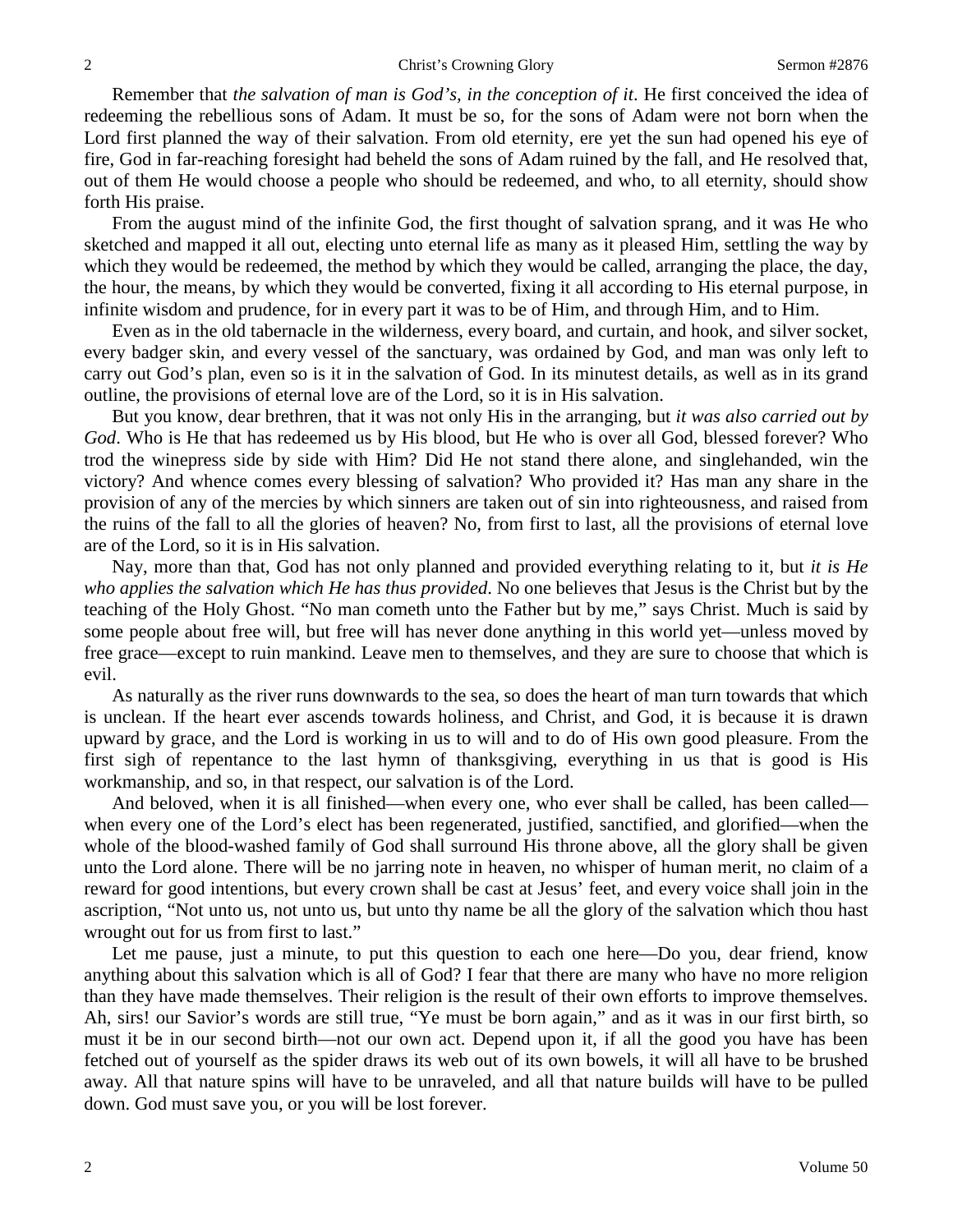#### Sermon #2876 Christ's Crowning Glory 3

The Holy Spirit, the third Person of the blessed Trinity in Unity, must come upon you, and quicken you into newness of life, and renew you in the spirit of your mind, or else you will fall short of that which is requisite for admission into the kingdom of God. "That which is born of the flesh is flesh." The best flesh is only flesh, and only "that which is born of the Spirit is spirit." Consequently, the Spirit of God must operate upon us, or else we shall remain unspiritual, not able to understand spiritual things, and not possessing that spiritual life without which we cannot enter, at the last, into the enjoyment of those spiritual pleasures which are at God's right hand forevermore.

One thing I can say without any doubt. I, personally, know that it is God's salvation that has saved me, and I think I speak the mind of many here when I say that they feel that if the Holy Spirit does not work in them from the first to the last, their salvation will never be accomplished. I do not know any doctrine which my experience more fully confirms than that to which Jonah gave utterance when he was in the whale's belly, "Salvation is of the LORD." It is, as our text reminds us, a divine salvation.

**II.** Now secondly, I come to the subject which I desire to impress most deeply upon your memory, that is, THE GLORY OF CHRIST IN THE SALVATION OF GOD, "His glory is great in thy salvation."

Ah, brethren! the tongues of men and angels can never fully tell the glory of Christ in salvation. It is a subject to be thought over by the loftiest intellects, a theme for men who lie awake at nights, to meditate upon, a topic worthy of the thoughts of those who linger on the verge of heaven.

Dr. John Owen's pen was somewhat heavy in its style, but it never glowed and burned so much as when he wrote upon the glory of Christ. This is a theme which the glorified spirits before the throne perpetually contemplate, and the more fit we are to be among them, the more delightful will this subject be to us. As to that glory, oh, if I had the allotting and the measuring of it, what glory I would give to my dear Lord and Master!

I read the other day—I cannot exactly quote the words, though I give the sense—a sentence by Samuel Rutherford, in which he said that he would like to pile up ten thousand million heavens upon the top of the third heaven to which Paul was caught up, and put Christ in that high place, and then He would not be as high as He deserved to be put, and truly, no honors seem sufficient for Him who stripped Himself of all He had that He might become the Savior of sinners.

And first, it is His glory that *He has redeemed His people from stupendous evils*. When a statesman or a warrior rescues a country from a cruel despotism, and brings to it the blessings of liberty, he deserves great praise. But my brethren, the tyranny of sin, from which Christ has delivered His people, was a thousand times worse than the rule of the worst human despot. Consider for a moment, the position in which His people were in the sight of God. They had sinned, and they had therefore become exposed to the wrath of God. Unless some power, greater than their own should intervene, they must be cast into hell forever. God Himself could not lay aside His justice, for God would cease to be if He ceased to be just, and an unjust God is a contradiction in terms—an impossible combination.

How then were these, who had sinned against God, to be delivered from the peril which hung over them? Moreover, they were held in bondage by sin, so that, even if the punishment of their past sin could be removed, they were still members of an enslaved race. Satan had cast his iron chains about them, and they were led captive by him at his will.

Ah, sirs! it is from this bondage that Christ has set us free, for He has taken away our guilt, bearing it in His own body up to the tree, and then hurling it away from the tree into His grave, to be remembered against us no more forever. By bearing the punishment that was due to us, Christ has delivered us from the yoke of Satan and of sin, and by the wondrous redemption which He has wrought out and brought in, He has made His people "free indeed." No curse now hangs above their head, no sin now has dominion over them, for they are not under the law, but under grace. Therefore, sound aloud your Deliverer's praises, all you who have been thus delivered!

Think of what stupendous evils these were from which Christ set us free. To overthrow an oppressive empire, is a great achievement. To rout the vast hordes that are led into the battlefield by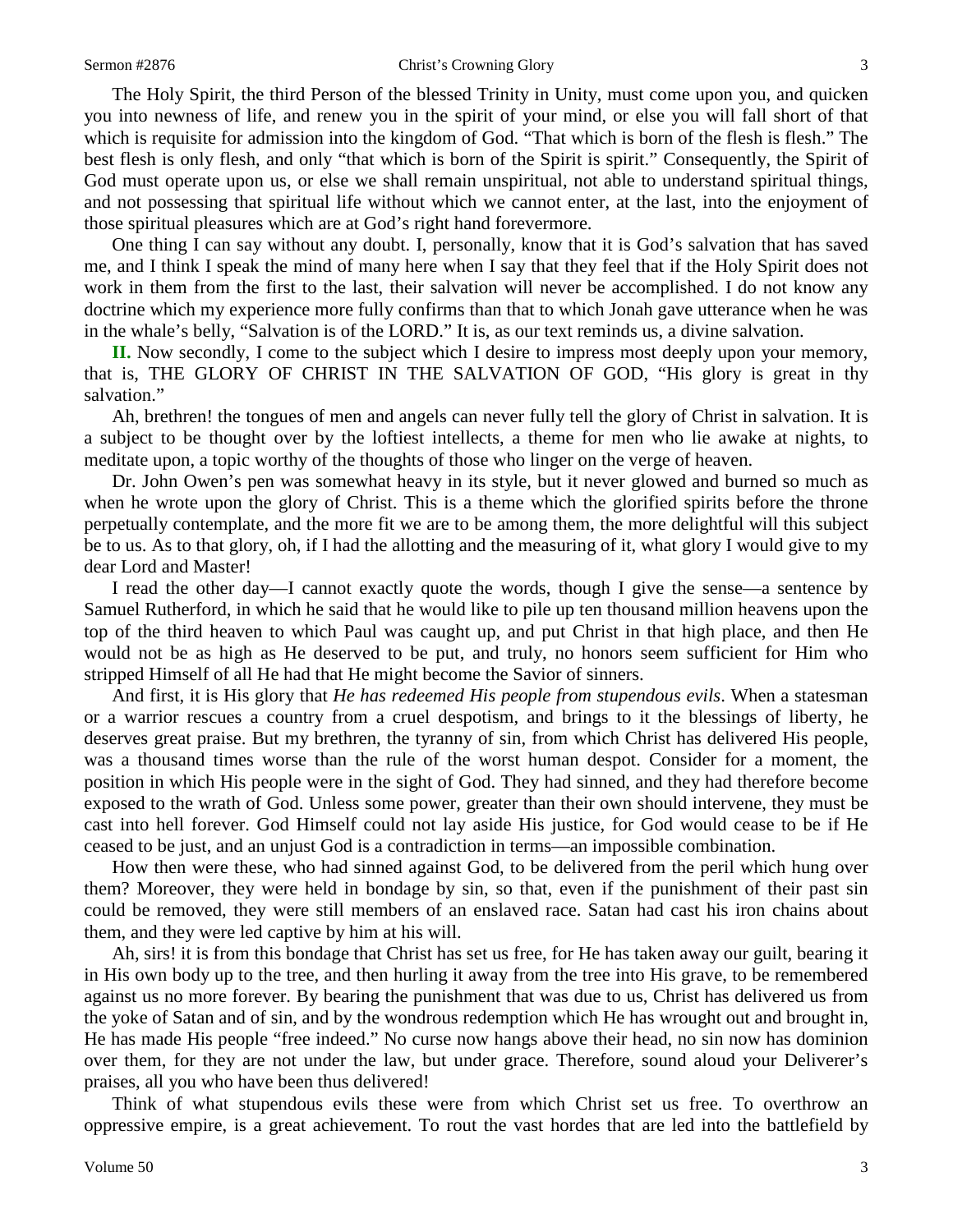great tyrants is no slight victory. The conqueror's statue is set up on high, and his name is emblazoned upon the scroll of earthly fame, then, what honor shall be given to Christ, who has set us free from mightier foes than ever trampled upon a nation's liberties?

Recollect too, that He has not only delivered us from stupendous evils, but *in the process, He has crushed the mightiest powers*. It did seem at one time, as if evil would get the mastery in God's universe. God had permitted the strange experiment, as it seemed, of making creatures, gifted with free agency, with whose free agency He would not interfere.

These creatures broke His law. How was the evil to be prevented from spreading? They would multiply and increase, as indeed they have done, and multiplying and increasing, there would be so many millions of spirits in the universe, all rebellious against God, and consequently, all suffering. There would be countless myriads, born into God's world, all bearing hearts of sin within their bosoms, and all, therefore, subject to the wrath of God. How Satan exulted at the prospect of evil increasing!

But when Jesus came into this world, He put His foot upon the head of the old dragon, and so effectually crushed him to the earth so that he has never been able to rise again. Satan saw Christ hanging upon the cross, and thought that was his opportunity for gaining a decisive victory, yet it proved to be the hour of his greatest defeat.

Death drove his sting right through the heart of Christ, but it so fixed itself in His cross that it could never be drawn out again, and now that sting of death, which is sin, is gone so far as all believers in Christ are concerned. He has vanquished all the powers of evil—sin, death, and hell—and shattered their forces forever. Listen to this great shout of victory, oh, that I had a voice loud enough to make it ring round the globe, "Thou hast ascended on high, thou hast led captivity captive: thou hast received gifts for men; yea, for the rebellious also, that the Lord God might dwell among them."

Perhaps the main point of Christ's glory in the salvation of His people is that *He has achieved this by means which reflect unbounded honor upon His holy name*. I have often read the story of Cromwell's Ironsides, and sympathizing deeply with them in the objective of their fight, I have greatly admired their stern courage and consecrated ardor, but still, I cannot think of battles and of fighting for the best of objectives without something of a shudder, so I cannot approve of the means which they employed.

Doubtless, our country owes her present liberties to those brave men, yet for all that, I grieve over the awful price of blood at which those liberties were purchased. Our blessed Lord and Master conquered all our foes, but what were the weapons He used to secure so glorious a victory? Do you look up to Him and inquire, "Where is Your battle-axe, O Lord Jesus? Where are Your spear, Your sword, Your quiver, and Your arrows?" He bids you look at His hands, His feet, His side, His heart. These are the weapons with which He overcame all the powers of darkness.

There was much suffering in that awful conflict, but the suffering was all His own. There was a terrible gory sweat, but it came from His own body. There were wounds, and there was death, but the wounds were in His precious body, the death was all His own. This is how evil was conquered—by love which denied itself, even to the death, for the sake of others. This is how human stubbornness was vanquished—by an almighty patience that could suffer at the hands of rebellious sinners till it bled to death.

This is your death, O death—this is your hell, O hell—this is your destruction, O destruction—that God Himself bore the consequences of His creatures' sin! Nay, start not back at that expression I pray you, do not think of Christ as being separated from God. God did not find somebody else to be the Substitute for sinners, but He gave His only begotten and well-beloved Son, Jesus Christ, who is the equal and in all respects one with the Father. It was God Himself, in the person of the man Christ Jesus, who bore the penalty that was due to human sin, it was God, in the person of His Son, suffering, agonizing, groaning, dying, to put our sin away forever.

I cannot conceive, nor do I think that cherubim and seraphim could conceive of anything more noble and more glorious than this self-sacrifice of the Son of God. He conquers, not by making others suffer, but by sufferings all His own.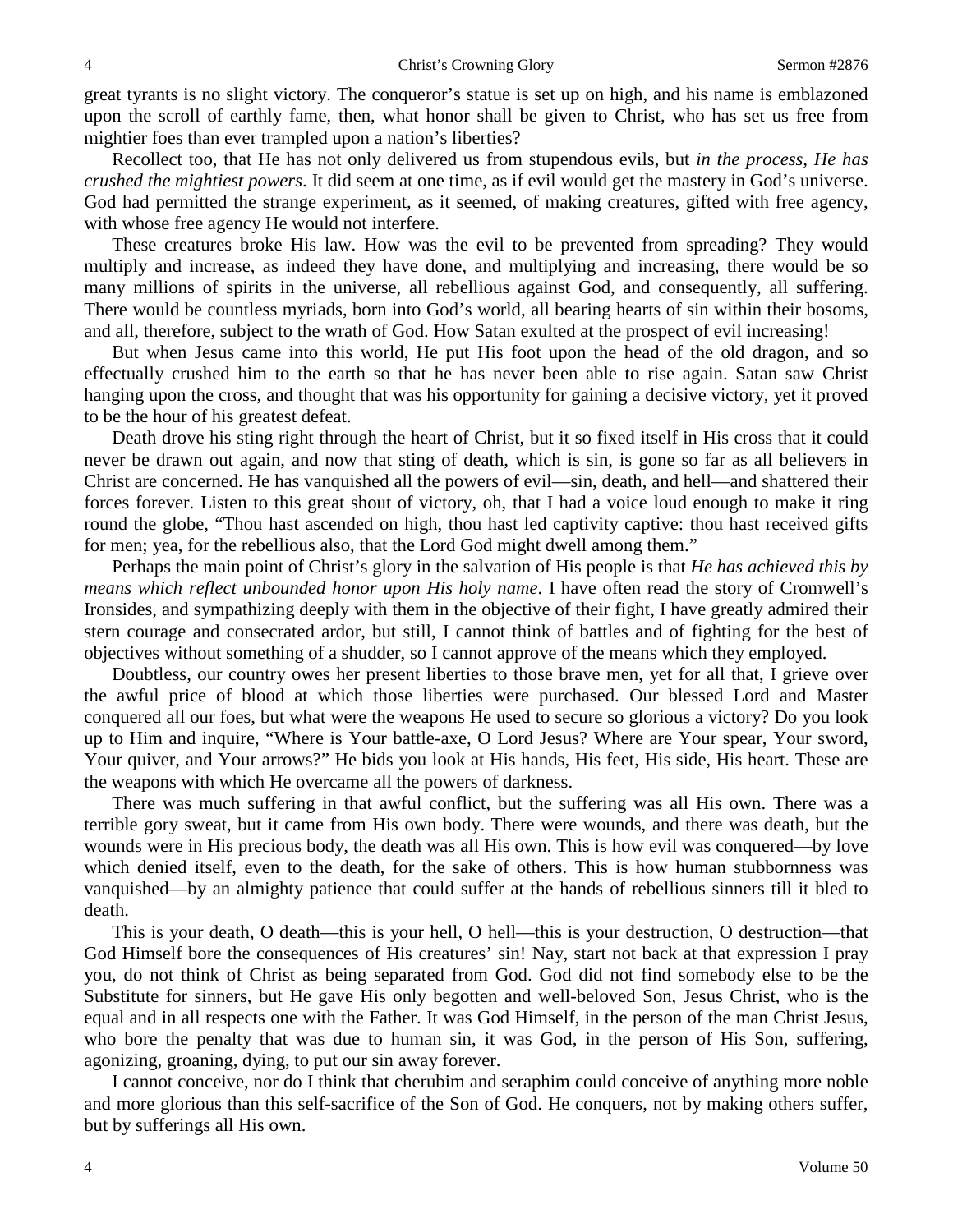#### Sermon #2876 **Sermon #2876** Christ's Crowning Glory 5

A kindred thought to that is this. Christ's glory is great in the divine salvation, because *it developed and revealed the most wonderful attributes*. Suppose England, were to win a great victory at sea. We should probably ascribe it to her superior men-of-war. Generally battles are decided, as Napoleon said, by the big battalions, or by the excellence of the weapons that are used by the soldiers. If one man has an old Brown Bess, and another a modern rifle, we can pretty well guess on which side the victory will be. We call it "glory" when one fellow, who is twice as big as another, knocks the little one down, at least, we call it "glory" when the nation, which has the better ships, and the bigger army, wins the victory.

I saw a huge Newfoundland dog pick up a poodle and shake him, there was about as much "glory" in that as when great nations war against little ones, and overpower them. It is the same kind of "glory" as being a bigger bully, and having a harder fist and stronger muscles than anybody else. That may be the sort of glory for a bull, or a lion, or an ass, but it is not the glory that is suited to men, and especially to Christian men.

But when Christ came and redeemed us, there was, on His part, no display of physical power, mere brute power. There was a display of power, but it was the power of goodness, the power to suffer, the power to be patient, the power to love, as if God said to men, "Sinners and rebels as you are, I love you more than you hate Me, and great as your badness is, My goodness shall overwhelm your badness, My pardoning mercy shall overpower your power to transgress."

As the result of His death upon the cross, our Lord Jesus has saved a multitude whom no man can number, and a part of His glory consists in *the fact that there are so many whom He has saved.* The salvation of God is not for just a little privileged company. I know that certain "sound" brethren imagine that the blessings of salvation are confined to just a few favored individuals in Little Zoar, or Rehoboth, they delight in the idea that there are only a few that will be saved.

I trust that we have no sympathy with such narrow views, for my own part, I rejoice to know that in heaven, there will be "a great multitude, which no man could number, of all nations, and kindreds, and people, and tongues," who shall cry, "Salvation to our God which sitteth upon the throne, and unto the Lamb." So our Lord Jesus Christ has great glory from the fact that He saves so many sinners.

There is this peculiarity about all which He saves, that *they are attached to Him forever*. His glory is great in their salvation because every one of them is, from that day forth, Christ's man, Christ's woman, forever and for evermore.

In travelling through France lately, I have been greatly amused at seeing in various public squares, pedestals that were evidently intended for equestrian statues, but there are no statues upon them, and there are escutcheons upon town halls, which look as if there should have been medallions upon them, but there are no portraits where the medallions should have been. On making inquiries, you will find that a statue of Napoleon the Third used to stand on that pedestal, and a medallion of him used to be on that town hall. That must be a fine country for stone-masons, because they so frequently have fresh governments, and need also to have fresh statues.

I have heard of a man living in Paris, who used to ask every morning, whether he was under a republic, or a monarchy, or an empire, and when he was told which it was, he was not at all sure that it would last till the evening. No matter how good the ruler has been, nor how many times they have painted his likeness, or set up his image, the moment he has ill fortune, away go all the representations of him.

You would have thought that many rulers would have obtained a permanent place in the hearts of their people, yet we know from the history of various countries, that very few have done so. Those who are idolized today are despised tomorrow. But our Lord Jesus has a glory which is great in our salvation, because His image is forever enshrined in our hearts.

The great Napoleon hit the nail on the head when, at St. Helena, musing upon his own position, he said to one who walked with him, "Jesus Christ is the most wonderful of men. I founded an empire, which has passed away, but His never will, and I see the reason for that. Mine was founded upon force, but Christ's is founded upon love." Ah, that is the reason for our devotion to Him! He has loved us so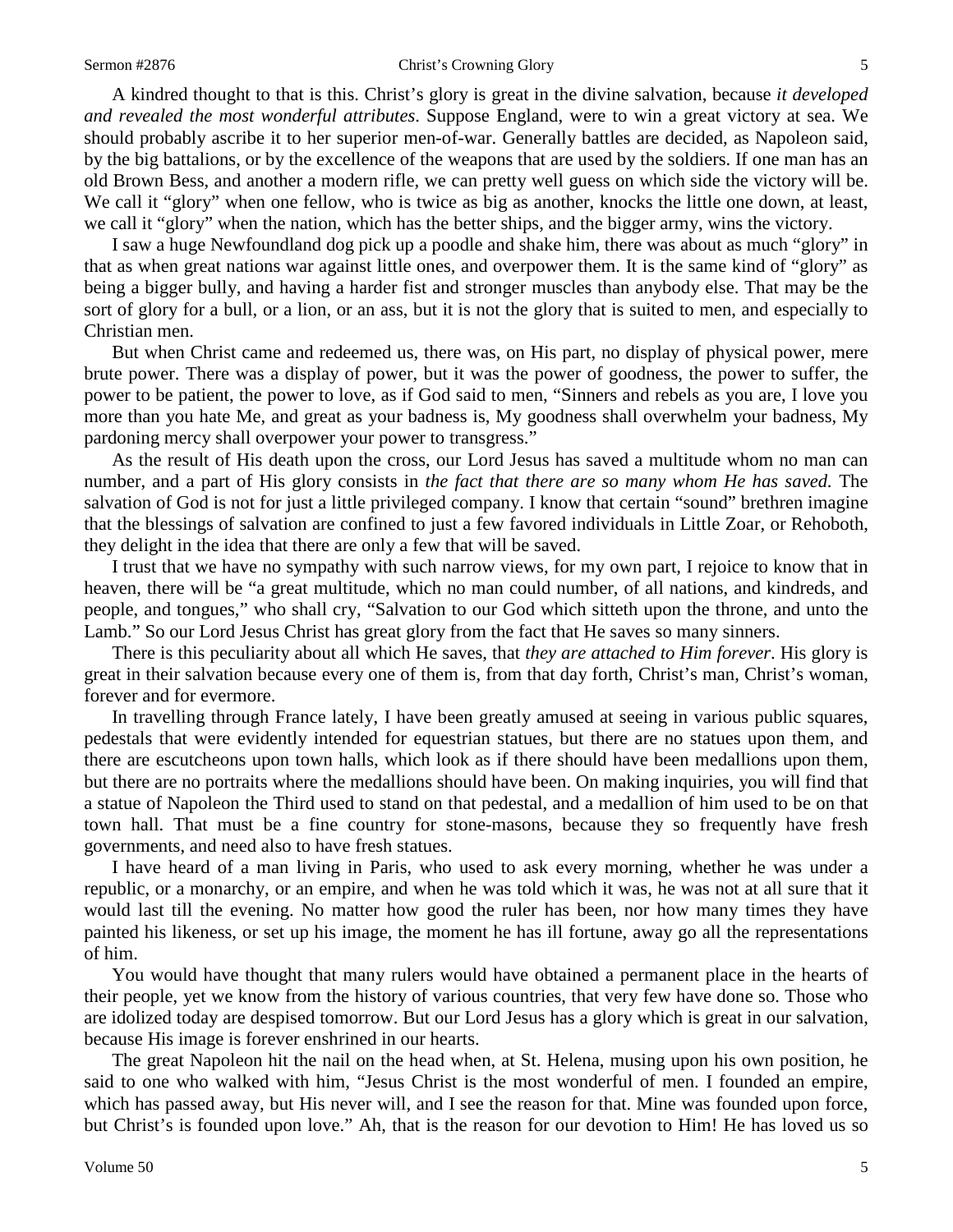much that He has won us to Himself forever. These hands of mine are manacled with blessed, invisible, but unbreakable bands of love, never was I truly free until I felt those fetters binding me to my Lord. This heart of mine is fast riveted to Christ. It never was really my own till it became His, but now it is His forever and ever. "I bear in my body," said Paul, "the marks of the Lord Jesus." He felt it to be an unspeakable honor to be the branded slave of Jesus Christ, with the cross burnt into his very flesh by the suffering which he had endured for the sake of his dear Lord and Master.

Truly, brethren, to rule over other men is a great thing, to have moral power over men is no mean matter, but to get men so to love you that they would willingly die for you—to get them so to love you that they would sooner cease to live than cease to love you—this is to occupy a glorious high throne, and such is the throne upon which Christ sits in the hearts of all His people, such is the dominion which He wields over all the hosts that He has purchased with His precious blood. Well saith the prophet in our text—for the psalmist was a true prophet—"His glory is great in thy salvation."

**III.** Now thirdly, our text REVEALS THE REWARD WHICH JESUS HAS OBTAINED FOR THIS GREAT SALVATION, "Honour and majesty hast thou laid upon him." I do not intend to preach upon this last point, but only to give you a few sentences by way of an outline of the honor and majesty which God the Father has laid upon Christ.

First, *our Lord Jesus Christ has been exalted, as man, to reign over the angels*. As God, He was ever Ruler, Governor, and Lord of all, but the man Christ Jesus died, was buried, and rose again, and then ascended into glory, and now He is Head over all principalities and powers, and all the holy angels that have never fallen delight to do His bidding.

My brother, in that very sweet prayer before the sermon, to which I assented with all my heart, pleaded that we might get a view of Jesus Christ within the veil in His glory. That is how I want you to think of Him—that very man, who hung upon the tree; that very man, who was the butt of all the reproaches and scorn of His enemies, now sits upon the throne of God, and around Him all the cherubim and seraphim are gathered, all worshipping and adoring Him, and praising and magnifying His holy name.

Then, my brethren, *God has given to the Lord Jesus to be the Head of His Church*. Over all the redeemed on earth and in heaven, Christ presides and rules. While He is the Lord of the angels, He is also the Lord of all elect men. His Father gave them to Him from eternity, and made Him to be the Head and made them to be the members of His mystical body. Christ is the one and only Head and supreme Ruler of His Church.

It is true that there are men who set themselves up as governors of Christ's church, and there is an antichrist at Rome, who calls himself the head of the church, but that is only a wicked fiction, a manifest lie. There is but one Head of the church, and that is the Lord Jesus Christ. He is the only supreme Ruler, and before Him all His loyal subjects bow. "Honour and majesty hast thou laid upon him."

Being Head of His church, *He is also Head over all things outside of His church, in which His church is concerned.* Joseph ruled Egypt for the good of Israel, and in like manner does Christ rule the whole world for the good of His people. All the arrangements of providence are under His control, nothing is done in the entire universe without His command or His permission.

Does that statement startle you? It is, nevertheless, true. He, who was made Lord of the angels, has had all things put under His feet, and He is at this moment, Lord of all, and brethren, we shall see this demonstrated soon, for He is coming. As surely as He went up to heaven, literally and personally, so surely will He comes again, literally and personally, and when He does come, it will be as Ruler and Lord over all, for He will come to judge the quick and the dead according to His gospel.

Then will all created intelligences behold the honor and majesty which God has put upon Him. There will have to appear before the judgment seat of the Nazarene, the spirits that fell ages upon ages ago. Satan shall come, and receive his final sentence, and be banished forever to hell. Then shall come the unbelieving world, to hear from Christ's lips the terrible message, "Depart, ye cursed!"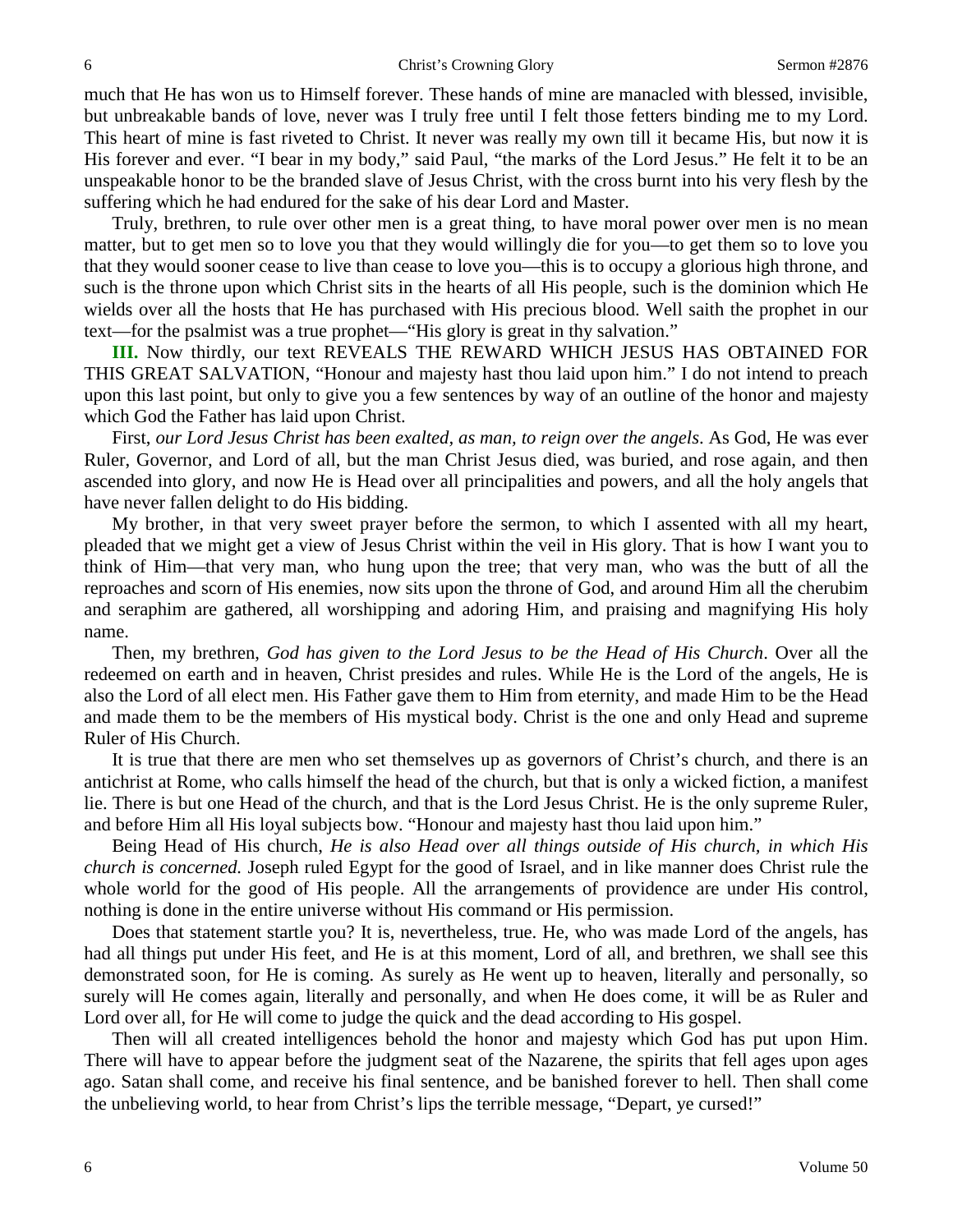### Sermon #2876 Christ's Crowning Glory 7

The earth shall reel beneath His presence—that earth which could scarcely lend Him a sepulcher, and heaven and earth shall flee away from that face which earth once seemed to scorn and heaven to forget. Ah, it will be seen who the Christ is in that day! A trumpet blast, more terrible than that which startled the echoes of Sinai, shall ring over land and sea. A cloud shall come, and on it shall stand the great white throne, and upon it shall be seated the "man of sorrows and acquainted with grief." But oh, how changed!

*"With rainbow wreath and robes of storm,"—*

He shall come—with a face shining above the brightness of the sun, and with eyes like flames of fire, He shall come in all the glory of His Father, with all His holy angels to attend Him, and to swell the triumph of His appearing. O brothers and sisters, let us anticipate that glorious appearing, and begin to clap our hands with exultation over our Lord's triumphal advent!

But are we all His people? Do not desire that day if you are not His, for the day of the Lord will be darkness, and not light, to all who are His enemies. The more glorious Christ is to His own people, the more dreadful will His appearance be to you if you live as unbelievers, and if you die without trusting in Him. O Christians, I bid you be glad in your Lord, and I also bid you pray for the unsaved, that they may trust, and love, and serve Jesus too, and rejoice with you in recollecting that He is coming again to receive unto Himself all to whom He is both Lord and Savior! Amen.

## **EXPOSITION BY C. H. SPURGEON**

# *LUKE 7:18-50*

**Verse 18.** *And the disciples of John shewed him of all these things.*

John was in prison, and possibly, troubled in spirit.

**19.** *And John calling unto him two of his disciples sent them to Jesus, saying, Art thou he that should come? or look we for another?*

Did John doubt, then? Perhaps not. It may be that he saw that his disciples doubted, and that he wished their fears to be removed. It is possible however, that he did himself have doubts. It is no unusual thing for the bravest hearts to be subject to fits of doubt. Elijah, you remember, sat under a juniper tree in the wilderness, "and he requested for himself that he might die," though he was the man who never was to die. And John—the Elijah of the Christian dispensation, though a man of iron, was but a man, so he sent two of his disciples to Jesus, saying, "Art thou he that should come, or look we for another?"

**20-22.** *When the men were come unto him, they said, John the Baptist hath sent us unto thee, saying, Art thou he that should come? or look we for another? And in that same hour he cured many of their infirmities and plagues, and of evil spirits; and unto many that were blind he gave sight. Then Jesus answering said unto them, Go your way, and tell John what things ye have seen and heard;*

Our old proverb says that actions speak louder than words, so an answer in His actions would be more eloquent with these inquirers than even an answer in our Lord's own words. He bade them look at the evidences of His Messiahship which He gave them by His miraculous cures, and then He said to them, "Go your way, and tell John what things ye have seen and heard." It would be well if our lives were such that if any inquired what we were, we should only have to say that they might judge us by what they had seen and heard in our common everyday life and conversation.

**22-23.** *How that the blind see, the lame walk, the lepers are cleansed, the deaf hear, the dead are raised, to the poor the gospel is preached. And blessed is he, whosoever shall not be offended in me.*

According to our Lord's testimony, the preaching of the gospel to the poor is as great a proof of His Messiahship as the raising of the dead. Then how highly it ought to be prized by them, and how glad should they be who have the gospel now preached freely in their hearing!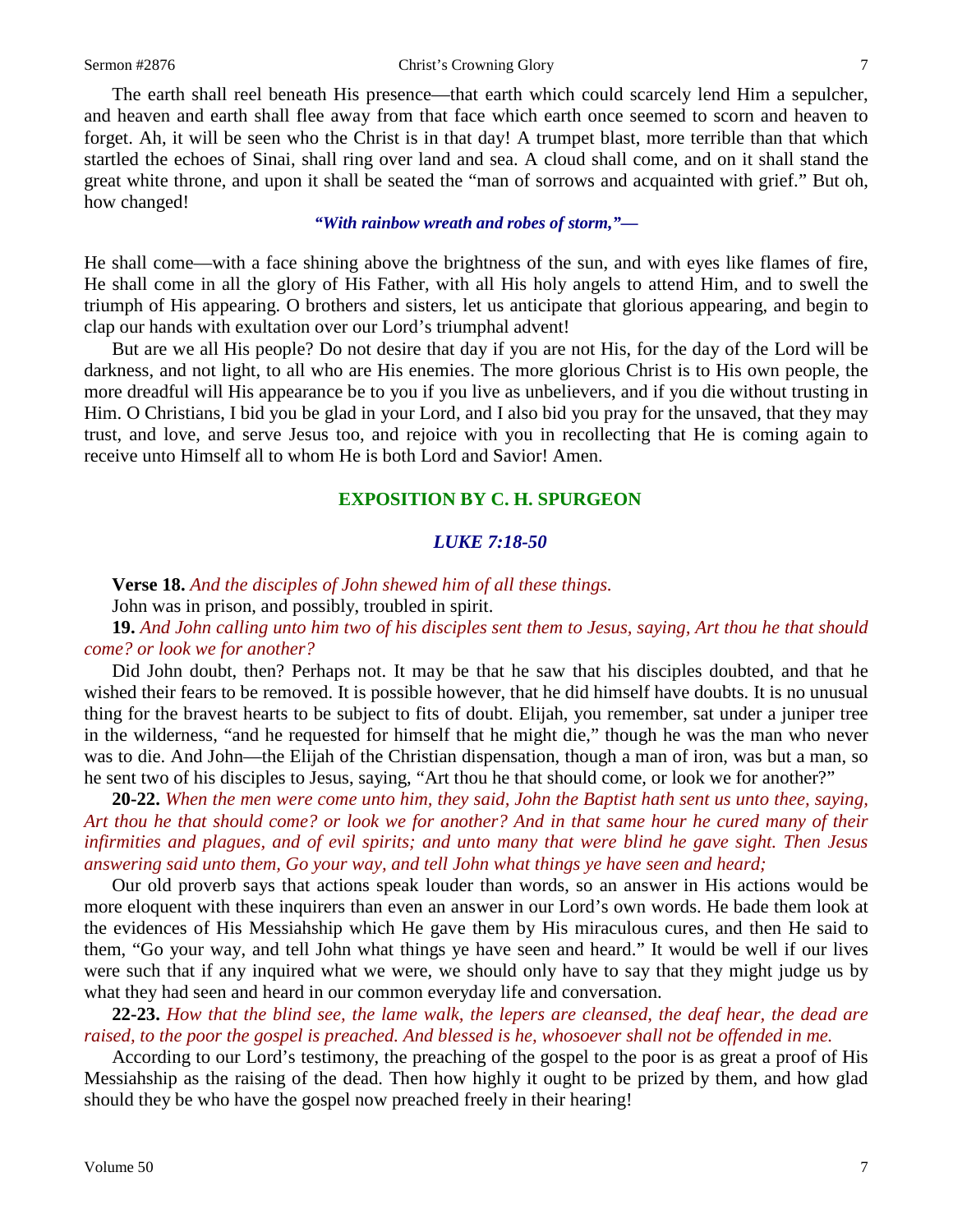**24.** *And when the messengers of John were departed, he began to speak unto the people concerning John, What went ye out into the wilderness for to see? A reed shaken with the wind?*

The wind on the banks of the Jordan where there are plenty of reeds growing—did you see a man who would bow before every breath of popular favor or popular wrath? Was John the Baptist such a man as that? No, certainly not.

**25.** *But what went ye out for to see? A man clothed in soft raiment? Behold, they which are gorgeously appareled, and live delicately, are in kings' courts.*

They do not preach repentance. As is their clothing, so is their doctrine. They try to show a royal road to heaven—a smooth and easy path. But was John the Baptist a preacher of that kind? No, that he was not.

**26-28.** *But what went ye out for to see? A prophet? Yea, I say unto you, and much more than a prophet. This is he, of whom it is written, Behold, I send my messenger before thy face, which shall prepare thy way before thee. For I say unto you, Among those that are born of women there is not a greater prophet than John the Baptist: but he that is least in the kingdom of God is greater than he.*

Passing into the dispensation of clearer light, he who is least among the believers of the Gospel of Jesus is, in some respects, greater than this man, who could only preach repentance, and point to a coming Savior.

**29-32.** *And all the people that heard him, and the publicans, justified God, being baptized with the baptism of John. But the Pharisees and lawyers rejected the counsel of God against themselves, being not baptized of him.* 

*And the Lord said, Whereunto then shall I liken the men of this generation? and to what are they like? They are like unto children sitting in the marketplace,—*

At play, the playing of children is often according to the manners and customs of grown up people.

**32.** *And calling one to another, and saying, We have piped unto you, and ye have not danced;*

"You would not play a merry game when we asked you to do so."

**32.** *We have mourned to you, and ye have not wept.*

"You would not play either at funerals or weddings."

**33.** *For John the Baptist came neither eating bread nor drinking wine; and ye say, He hath a devil.* 

"He came among you as an ascetic, denying himself, not only the luxuries of life, but even the common comforts that others enjoyed, and you say, 'He hath a devil.'"

**34.** *The Son of man is come eating and drinking;*

"He does not pretend to be an ascetic, He comes, on the contrary, to show that neither meat nor drink can save a man. What do you say, then, of this Son of man?"

**34-35.** *And ye say, Behold a gluttonous man, and a winebibber, a friend of publicans and sinners! But wisdom is justified of all her children.*

Though the world contemns all wisdom's children, whichever way they go, and is not pleased with their manners, whatever manners they possess, yet in the long run, when the wisdom of God shall be all unfolded, it will be seen that the roughness of John and the gentleness and lovingkindness of Jesus were both right in their proper place. If fish are not caught in the Gospel fishery, it may sometimes be the fisherman's fault, but more often, it is the fault of the fish themselves. Here we have two very different kinds of fishermen, yet neither of them attracts all, though each of them draws some.

**36-37.** *And one of the Pharisees desired him that he would eat with him. And he went into the Pharisee's house, and sat down to meat. And, behold,—*

For it is a wonder of grace, "Behold,"—

**37.** *A woman in the city, which was a sinner,—*

A sinner by profession, a public and notorious sinner—

**37-44.** *When she knew that Jesus sat at meat in the Pharisee's house, brought an alabaster box of ointment, and stood at his feet behind him weeping, and began to wash his feet with tears, and did wipe them with the hairs of her head, and kissed his feet, and anointed them with the ointment. Now when the*